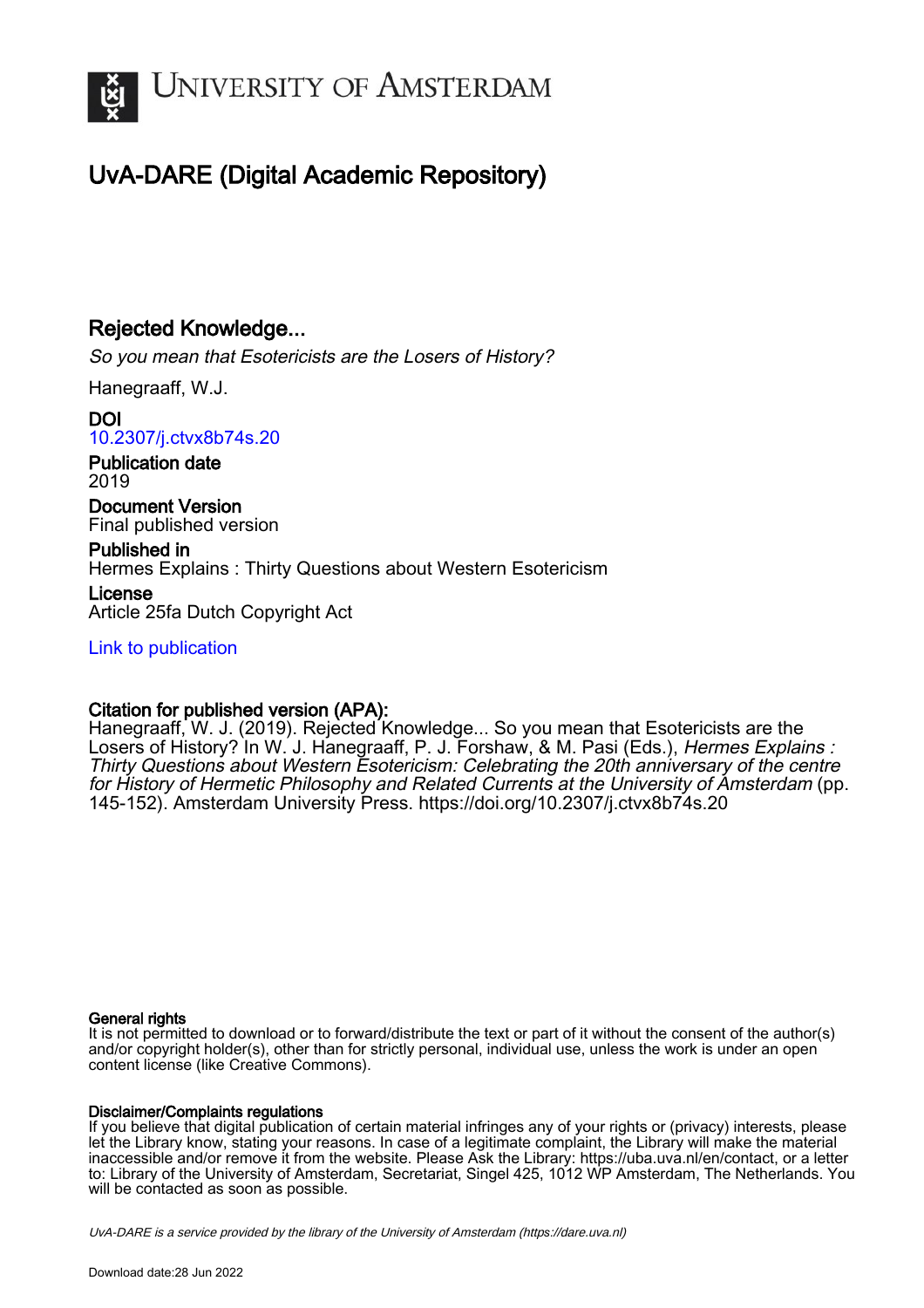## **Rejected knowledge…**

So you mean that esotericists are the losers of history?

*Wouter J. Hanegraaff*

That's a very loaded question, so I'll try to unpack it carefully. First of all, it is important to see that the study of Western esotericism involves much more than studying "esotericists." Today it is not so hard to find groups or individuals who understand the terminology as a marker of identity, meaning that they would accept or even actively embrace it as a label for who they are and what they stand for. Whether implicitly or explicitly, such esoteric identities always involve some element of defiance in the face of negative mainstream perceptions, and often they are backed up by some kind of historical narrative about hidden or secret or discredited wisdom. Rather than being direct and explicit ("I'm an esotericist"), they may well be indirect and implicit, for instance when modern practitioners who do not self-identify as such still think of themselves as part of the great chain of ancient or perennial wisdom referred to as "the esoteric tradition." Such affirmations of an esoteric identity almost always reflect the idea that "esotericists" and their beliefs have been treated unfairly by the cultural mainstream, have lost the battle for legitimacy, and have been suppressed or marginalised by the powers of the establishment. Self-identified esotericists of course do not see themselves as "losers," but if they are asked, most of them will readily concede that the traditions or modes of thinking and practice that they value have become victims of a historiography written by the "winners." They know that they are on the wrong side of the hegemonic discourses or dominant grand narratives of Western culture.

This use of "esotericism" as an identity marker is relatively recent. The very term emerged during the second half of the eighteenth century<sup>1</sup> and is evidently part of the identity politics of that period. The perspectives and worldviews that we nowadays associate with "modern science" and "Enlightenment" were winning the battle against their opponents and assuming a position of hegemony in public discourse. To clearly establish *their* identity – to explain who they were and what they stood for – the advocates of Enlightenment needed to juxtapose themselves as sharply as possible against their polemical "others": religious bigotry, priestly deceit,

1 Neugebauer-Wölk, "Esoteriker und die Esoterik"; eadem, "Historische Esoterikforschung."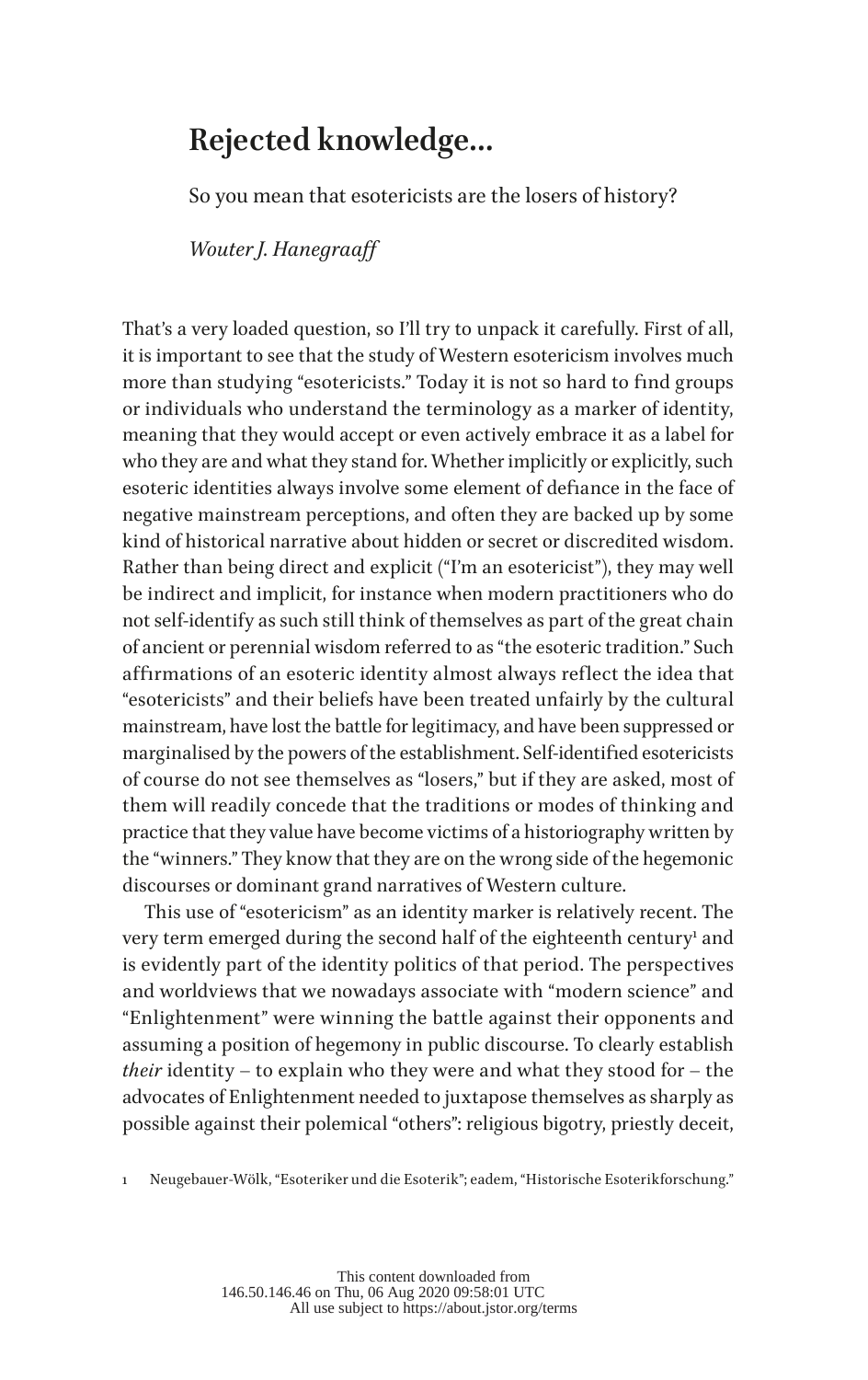blind credulity, belief in magic, irrational delusion, superstitious practices, and so on. In short, to identify oneself with "the Light of Reason" meant rejecting "the Darkness of Superstition," and in any such juxtaposition there is never much room for complexity or nuance. The inevitable result was that all those beliefs and practices that Enlightenment thinkers were dumping into the wastebasket of "rejected knowledge" tended to be reified and essentialised in the human imagination as something to which you could actually *belong*: henceforth it was easy to think of them as part of one single, more or less coherent anti-Enlightenment counter-tradition grounded in specific doctrinal assumptions incompatible with science and rationality.<sup>2</sup>

If "esotericism" as an identity marker emerged in the eighteenth century, so that it became possible for people to think of themselves (and eventually, of others) as "esotericists," then clearly it cannot have existed before that period. For instance, the Platonic philosopher Marsilio Ficino (1433-1499) is generally seen as a central figure in the history of Western esotericism, because his translations of ancient Platonic and Hermetic writings and his studies of topics such as astral magic became foundational for the later development of that field. Nevertheless, although Ficino is certainly of great importance to what we now see as the study of Western esotericism, it would be misleading to describe him as an "esotericist." The difference lies precisely in the concept of identity: Ficino would have described himself as a devout Christian and a lover of Plato and the Platonic tradition, but would certainly *not* have defined himself as the adherent of an alternative and potentially heretical tradition independent from and possibly even opposed to Christianity. The difference may be subtle, but is important. It could be illustrated by drawing a comparison with another field of study: the history of sexuality and gender politics. It so happens that the same Ficino felt attracted to men rather than women, as can clearly be seen from his writings, and this has earned him a place in the history of homoeroticism and homosexuality.<sup>3</sup> Nevertheless, it would make no sense to conclude that "Ficino was gay," for his sexual orientation played no part in how he defined his own identity (who he was or what he stood for). In the same way, although Ficino is a central figure in the study of Western esotericism as understood today, this still does not make him an esotericist.

If "Western esotericism" is not to be understood in terms of identity politics (that is, as referring to some previously neglected tradition of "esotericists"

<sup>2</sup> On this general process, see Hanegraaff, *Esotericism and the Academy*.

<sup>3</sup> On Ficino's homoeroticism and its relevance to his synthesis of the Platonic tradition, *De amore*, see Hanegraaff, "Under the Mantle of Love."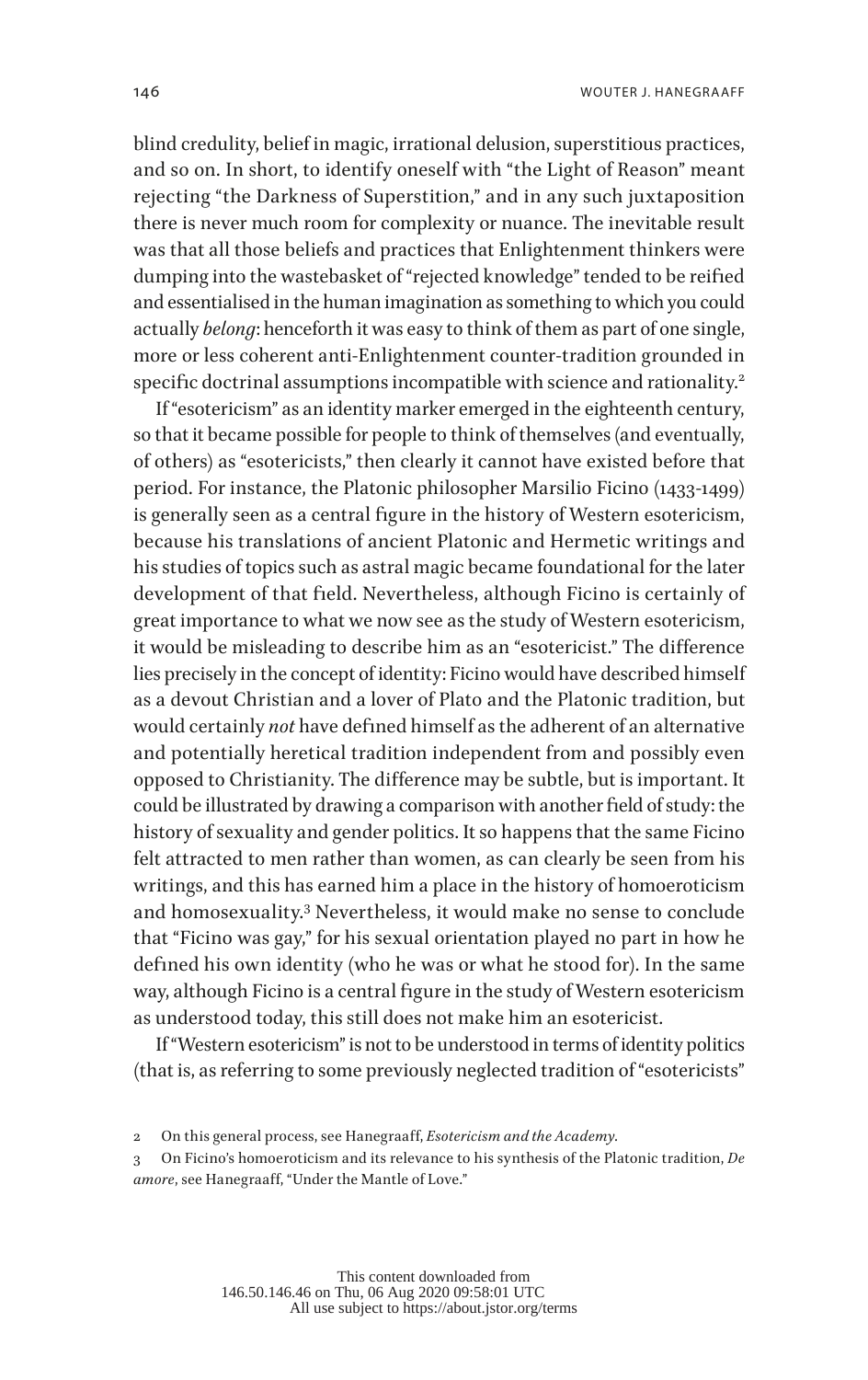and their beliefs or practices), then how *is* it understood in modern scholarly research? A large part of the answer is that the study of esotericism has established itself as a respected field of modern academic research *precisely* insofar as it has succeeded in distancing itself from a primary focus on esoteric identities! Roughly before the beginning of the 1990s, scholars of esotericism were inspired almost exclusively by covert or open agendas of either promoting esotericism or warning their readers about its dangers. The modern study of Western esotericism is based on a paradigm shift in this regard, as more and more scholars began shifting their emphasis from a primary focus on esoteric identities towards impartial empirical and historical methodologies focused on exact description, interpretation, and contextualization of the ideas and traditions reflected in previously neglected corpora of primary sources. The point was to better understand the development and significance of "esotericism" as an important dimension of Western culture, rather than taking position in favour or against it.

As regards the trend of *pro*-esoteric identity politics in academia, during the twentieth century it coalesced around a group of high-profile scholars linked to the famous Eranos circle, whose perspective is often referred to as "religionism" today. Contrary to common misperceptions, this term should not be understood as a pejorative label,<sup>4</sup> but as a technical term for an important academic approach to the study of religion. Among the most famous representatives are Carl Gustav Jung (1875-1961), Mircea Eliade (1907-1986), Gershom Scholem (1897-1982), and Henry Corbin (1903-1978). As intellectual heirs of German Idealism (especially Schelling) and other movements critical of Enlightenment rationalism (notably Traditionalism), they were deeply concerned about the effects of modernisation, secularisation, and disenchantment.5 Convinced that the Western world was in a state of moral and existential crisis, they were looking for sources and traditions that could inspire a movement of spiritual renewal so as to restore a sense of deeper meaning to human existence. They found it in archaic religion, comparative mythology, universal or "archetypal" symbols, and last but not least, the neglected "esoteric" dimensions of the Abrahamic religions.6 Linked to initiatives such as the French *Université Saint Jean de Jérusalem*

6 See Hakl, *Eranos*. For an analysis of Eranos religionism and its crucial importance to the study of Western in the twentieth century, see Hanegraaff, *Esotericism and the Academy*, 277-314, 334-355.

<sup>4</sup> Hanegraaff, "Esotericism and Criticism."

<sup>5</sup> Hakl, *Eranos*; Hanegraaff, *Esotericism and the Academy*, 277-314. For the foundational Eranos figure Carl Gustav Jung and his concern with the "crisis of modern consciousness," see Hanegraaff, "Great War of the Soul."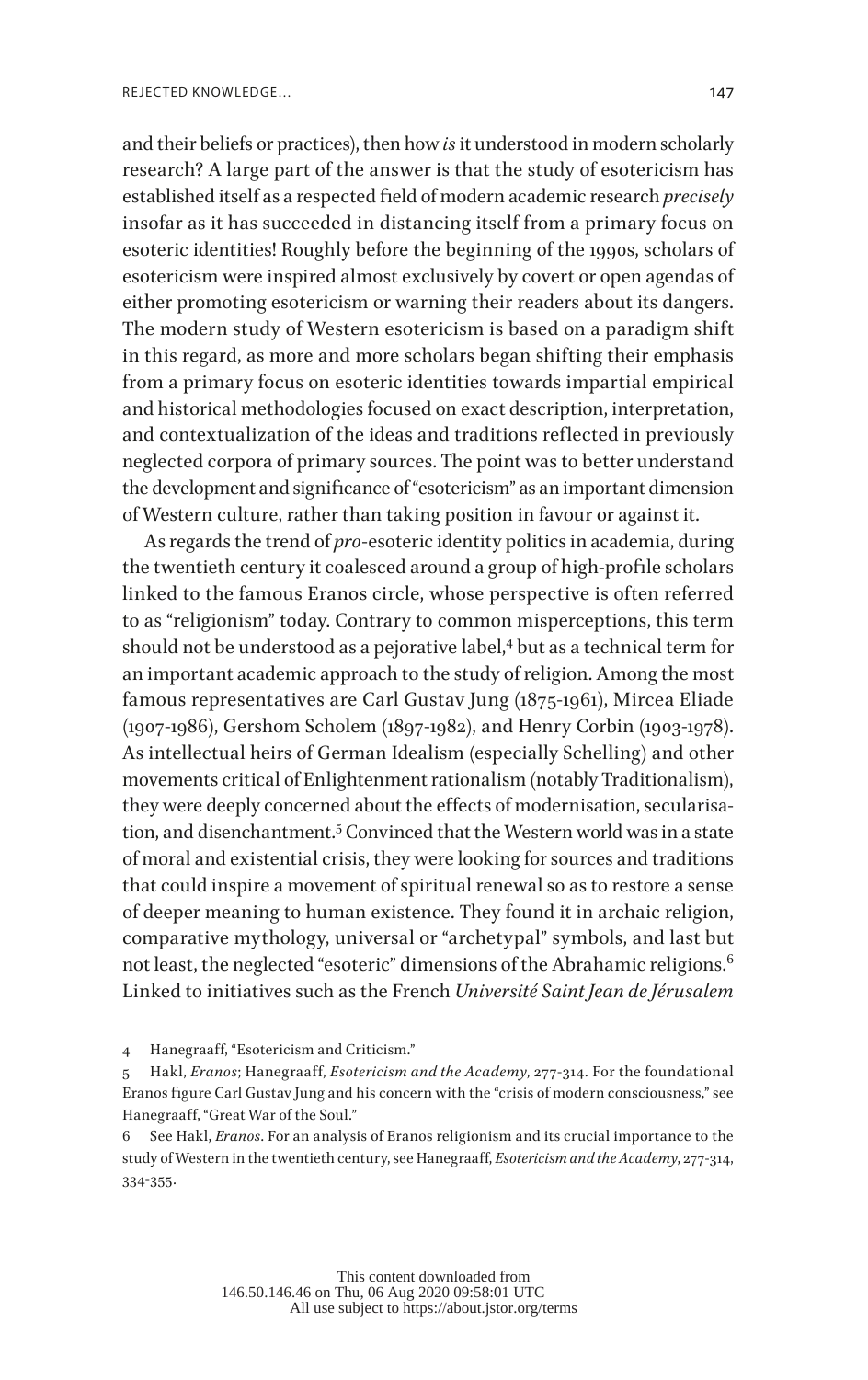(USJJ) and many similar ventures along the lines of Eranos religionism, scholars saw it as their task to promote "esoteric" perspectives as an antidote to the negative and destructive forces of modernisation. In the words of Henry Corbin, his USIJ was founded "to confront the evil [that consists in] the total confusion in the spirits, souls, and hearts, a confusion resulting from the disaster of the secular institutions of the West."<sup>7</sup>

As for *anti*-esoteric identity politics in academia, its most evident examples came from more or less Marxist-oriented intellectual perspectives linked to the "critical theory" of the Frankfurt School. One of its founding fathers, Georg Lukács (1885-1971), sought to explain the disaster of Fascism and National Socialism as resulting from the "destruction of reason" by a long line of thinkers, from the philosophy of Schelling to the racist theories of Houston Stewart Chamberlain.<sup>8</sup> Other foundational intellectuals such as Max Horkheimer (1895-1973) and Theodor Adorno (1903-1969) were thinking in terms of a complex dialectics rather than a simple opposition between Enlightenment rationalism and its "non-rational" counterparts (magic, mythology, superstition, the occult); but they, too, saw the latter as somehow tainted with fascist and anti-semitic agendas or sympathies.<sup>9</sup> From the pioneering historian of occultism James Webb (1946-1980)<sup>10</sup> to the influential semiotician and novelist Umberto Eco  $(1932-2016)$ ,<sup>11</sup> not to mention popular bestsellers such as Louis Pauwels and Jacques Bergier's *Morning of the Magicians* (1960) and their many offshoots,<sup>12</sup> such assumptions and associations became widespread among academics and intellectuals who kept warning their readers against the moral and political dangers of esotericism and the occult.<sup>13</sup>

7 Corbin, "L'Université Saint-Jean de Jérusalem," 8; see Hanegraaff, *Esotericism and the Academy*, 343.

8 Lukács, *Zerstörung der Vernunft*.

9 Horkheimer and Adorno, *Dialectic of Enlightenment*; and cf. Adorno's famous "Theses against Occultism." See also the contribution by Kilcher in this volume.

10 Webb's invaluable volumes are grounded in a narrative that sees occultism as a "flight from reason" (*Occult Underground*) and a "struggle for the irrational" (*Occult Establishment*), congenial to a "Counter-Enlightenment" tradition that receives the main part of the blame for fascism, National-Socialism, and antisemitism.

11 See notably Eco, "Ur-Fascism."

12 Pauwels and Bergier's *Le Matin des Magiciens* is responsible for more or less single-handedly introducing a sensationalist genre of "Nazi occultism" that has been taken seriously even by many academics.

13 For a particularly extreme example, see Zinser, *Esoterik*; and critical discussion in Hanegraaff, "Textbooks and Introductions," 193-195. For a cogent critique of the Frankfurt School approach, see Fisher, "Fascist Scholars, Fascist Scholarship."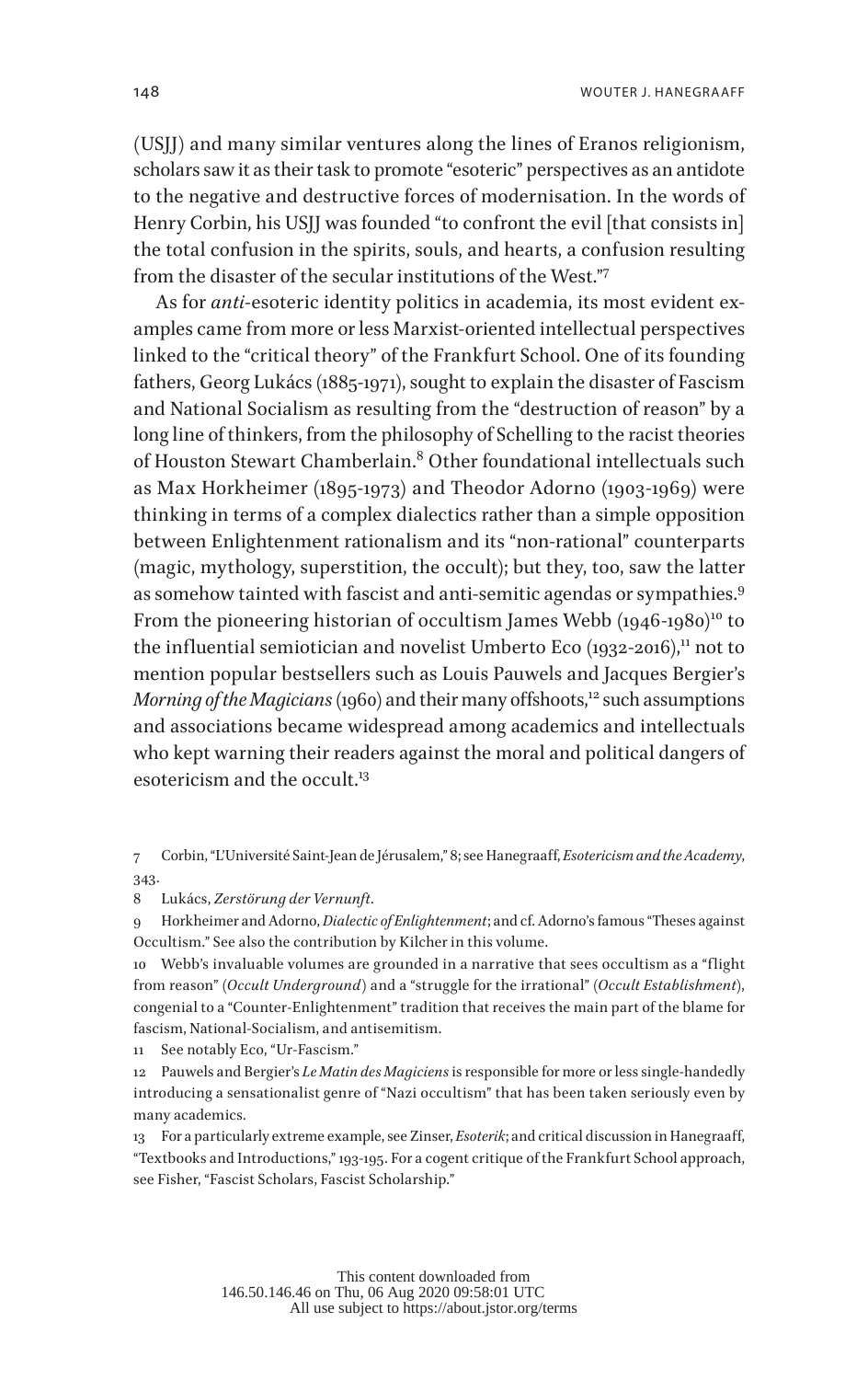By the early 1990s, it was widely taken for granted in academic contexts that if you were writing about esotericism or the occult at all, inevitably you would be positioned somewhere towards the poles on a scale between advocates and opponents. Claims that esotericism could or should be studied from a "middle" position of scholarly impartiality, objectivity, or neutrality were still widely encountered with suspicion, as covert attempts by advocates of unreason to gain academic legitimacy for silly, questionable, subversive, or potentially dangerous ideas and traditions. Mainstream academic suspicions of this kind were clearly grounded in the standard polemical Enlightenment approach to these ideas and traditions as "rejected knowledge" that should not be given any further attention but should rather be dumped as trash in the wastebasket of academic research, to be ignored and hopefully forgotten forever. Let's call this perspective "Enlightenment 1." The dominance of such "no-platforming" attitudes began to be challenged successfully during the 1990s, by a new generation of scholars who insisted on a very different interpretation of the Enlightenment agenda: respect for empirical evidence no matter where it may lead, rejection of ideological prejudice of any kind, unrestricted freedom of inquiry, openness to all perspectives, and confidence in the emancipatory power of critical discussion and argumentation. From such a point of view, which we might call "Enlightenment 2," it was (and is) considered axiomatic that no historical sources and no intellectual or religious traditions should be excluded from scholarly research. The goal should be promoting knowledge and understanding rather than any agenda of power or political hegemony.

Interestingly, this breakthrough of empirical research in the study of Western esotericism during the 1990s was greatly facilitated by the growing trend of academic "incredulity toward metanarratives" that is characteristic of the "Postmodern Condition."14 As scholars became aware of how pervasively the hegemonic grand narratives of Western culture have structured and determined even our most basic assumptions concerning knowledge, truth, and power, the natural result was a new openness towards learning about the forgotten or suppressed perspectives of the "losers" in those metanarratives. It is of course well known that most attention in that regard has gone to the traditional exclusion and marginalisation of women, black people and other people of colour, various alternative or non-dominant genders and sexualities, and the victims of Western colonisation worldwide. Esotericism has not been widely recognised as belonging in this series, but in fact it clearly does belong there – after all, the most fundamental grand

14 Lyotard, *Postmodern Condition*, xxiv.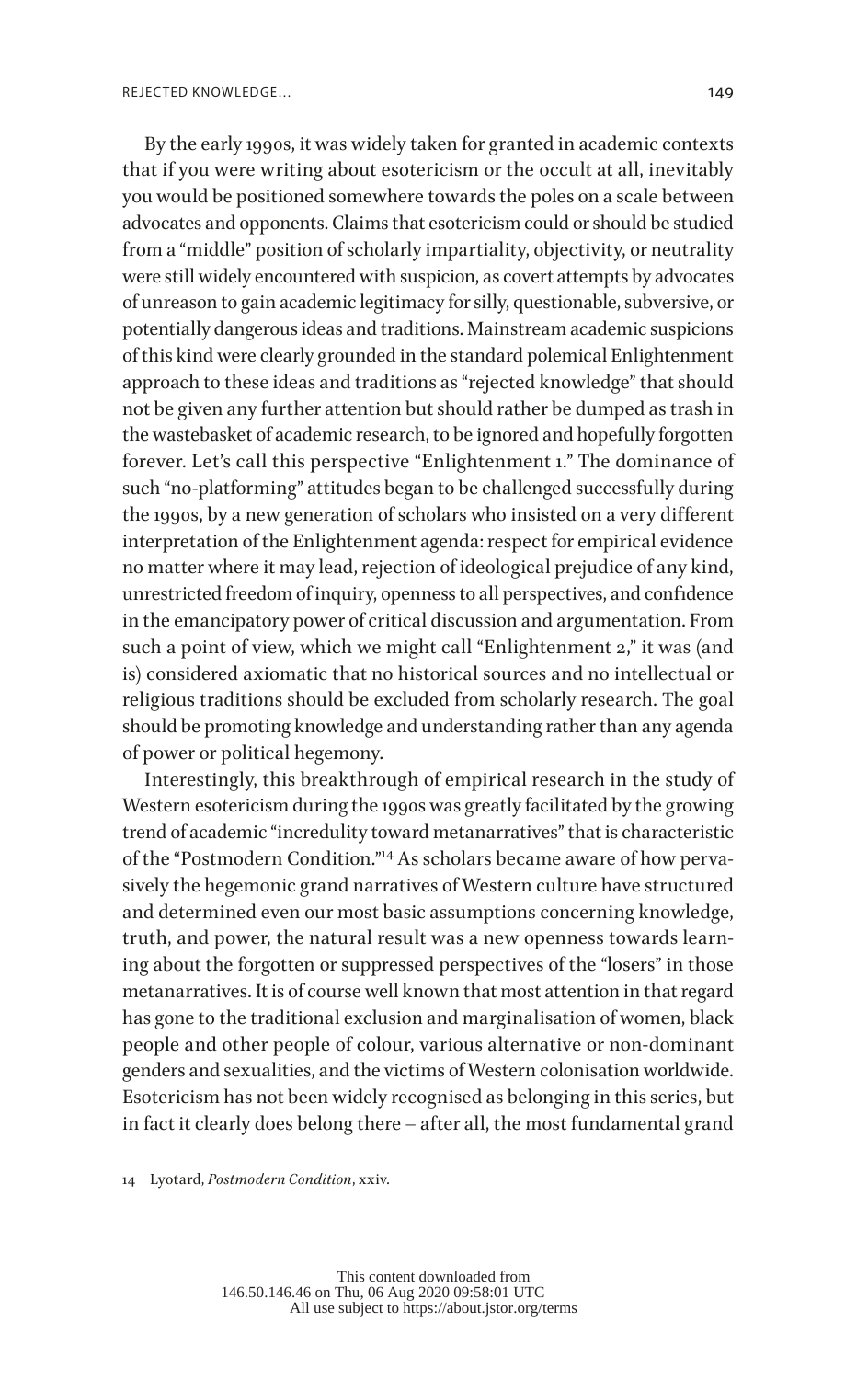narratives of Western culture have been constructed on the very basis of "Othering" and rejecting precisely everything that is studied under the "esotericism" label today! Just think about it: the story of monotheism is one of victory over ancient "paganism" and "idolatry"; traditional church histories are full of battles against "superstitious heresies" or "demonic magic"; the standard story of the Reformation tells us how Protestants were fighting the very same opponents (although in a more extreme and radical register, now with Catholicism itself framed as "pagan, magical, idolatrous and superstitious"); the story of modern science narrates its triumph over "occult pseudo-scientific superstitions" such as astrology or alchemy; the story of the Enlightenment celebrates its victory over "irrational superstition"; and hegemonic success stories of colonial and imperial expansion have been trying hard to idealise Western culture as the bringer of civilisation to unenlightened cultures still dominated by "primitive magic" and "superstitious beliefs."15 In short, if postmodern scholarship rejects the grand narratives of Western culture (including "Enlightenment 1") and highlights the perspectives of the marginalised and suppressed, one might have expected it to embrace esotericism with great enthusiasm as a major new field of inquiry.

But that is not what happened. Although the study of Western esotericism has clearly profited from the new "postmodern" openness towards studying non-dominant traditions (or, if one prefers, towards the "losers" of the traditional grand narratives), our field has not become a central concern in such popular domains as cultural studies or critical theory. It is worth asking ourselves why. One reason may be simply the fact that academics are human beings whose natural tendency is to focus on dimensions of Western culture with which they can personally identify. Female academics may be attracted by women's history, black academics by the history of racial prejudice, and so on; but few academics would see themselves as "esotericists" – or if they do, would like to admit it – and so it does not become a central point of attention for them. This brings us immediately to a second reason: nothing less than the pervasive power of that same Western "anti-esoteric" discourse, which is far more dominant and pervasive than most academics realise. Like those fish who wonder "what the hell is water?,"16 even radical critics of Western hegemonic narratives tend to be unaware that this discourse even exists, let alone how it structures their very own assumptions about acceptable and non-acceptable (rejected or discredited) forms of knowledge or methods of

<sup>15</sup> Hanegraaff, "Globalization"; idem, "Religion and the Historical Imagination."

<sup>16</sup> Wallace, *This is Water*, 3-4.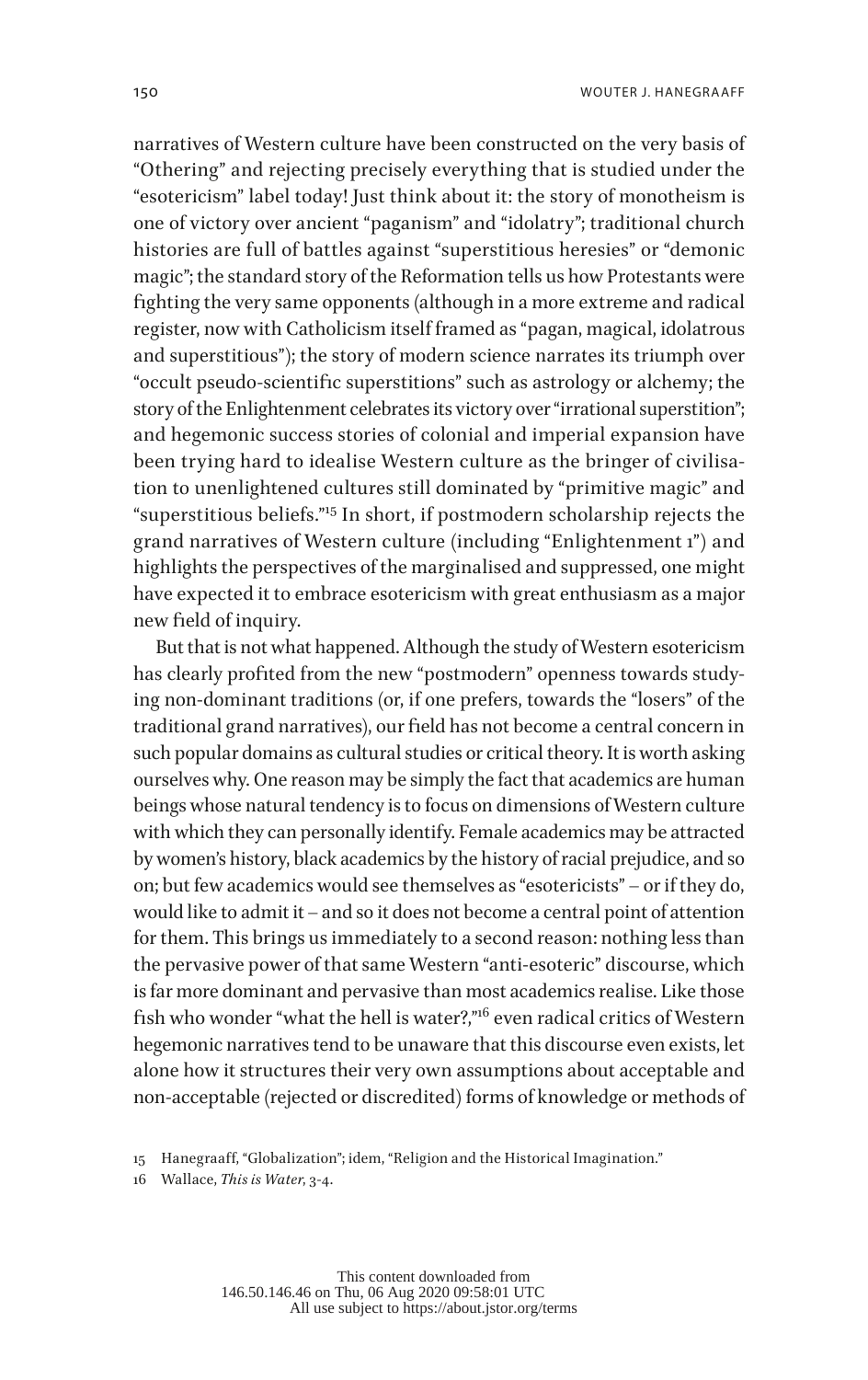inquiry. In short, esotericism is the blind spot *par excellence* among those radical theorists who are so eager to deconstruct "Western culture." And then there is a third and final point: the strong tendency, in such domains as cultural studies, to start top-down from "Theory" and allow its premises to determine one's further course of research and even one's very choice of sources. If esotericism has no place in your theories to begin with (for the reasons just mentioned), you will see no reason to study historical source materials that could potentially enlighten you about its nature and relevance; or even more seriously, your theoretical framework may overwhelm your reading of such materials and determine your interpretations in advance. As a result, the sources will become subservient to your theories, and you may end up hearing only reflections of your own voice.<sup>17</sup>

For all these reasons I advocate an "Enlightenment 2" approach to the study of Western esotericism that proceeds empirically and historically, not top-down but bottom-up. This means that the starting point consists, quite simply, in carefully studying an enormous record of sources and materials that have remained unexplored because they used to be rejected as misguided, unimportant, dangerous, or irrelevant from the ideological perspectives of "Enlightenment 1" (as well as its ideological predecessors and successors). Research of this kind is best done with a minimum of theoretical baggage, at least at the outset, because the prime objective consists in *listening* to what the sources have to tell us instead of imposing our own ideas on them.<sup>18</sup> It means travelling to strange and unfamiliar times and places, entering cultural and mental worlds that may be very different from our own and may be governed by implicit or explicit rules and assumptions that would never have occurred to ourselves. Research of this kind requires a certain humility, a willingness to bracket our own certainties and listen to the voices of Others. Its necessary presupposition is that we are not fatally enclosed in our own identity bubbles but are able to reach out and communicate across the boundaries of history and culture, so as to learn seeing the world through the eyes of other human beings who may be very different from us and can therefore teach us things we did not know.

To study esotericism from such a perspective means celebrating diversity and curiosity. I am convinced that if we "reject the rejection of rejected knowledge" and begin accepting its traditions and ideas as perfectly normal and legitimate dimensions of Western culture (regardless of how we may personally evaluate esoteric beliefs or truth-claims in any given case, which

<sup>17</sup> One good example of this, in my opinion, would be Ramey, *Hermetic Deleuze*.

<sup>18</sup> Hanegraaff, "Teaching Experiential Dimensions," 167.